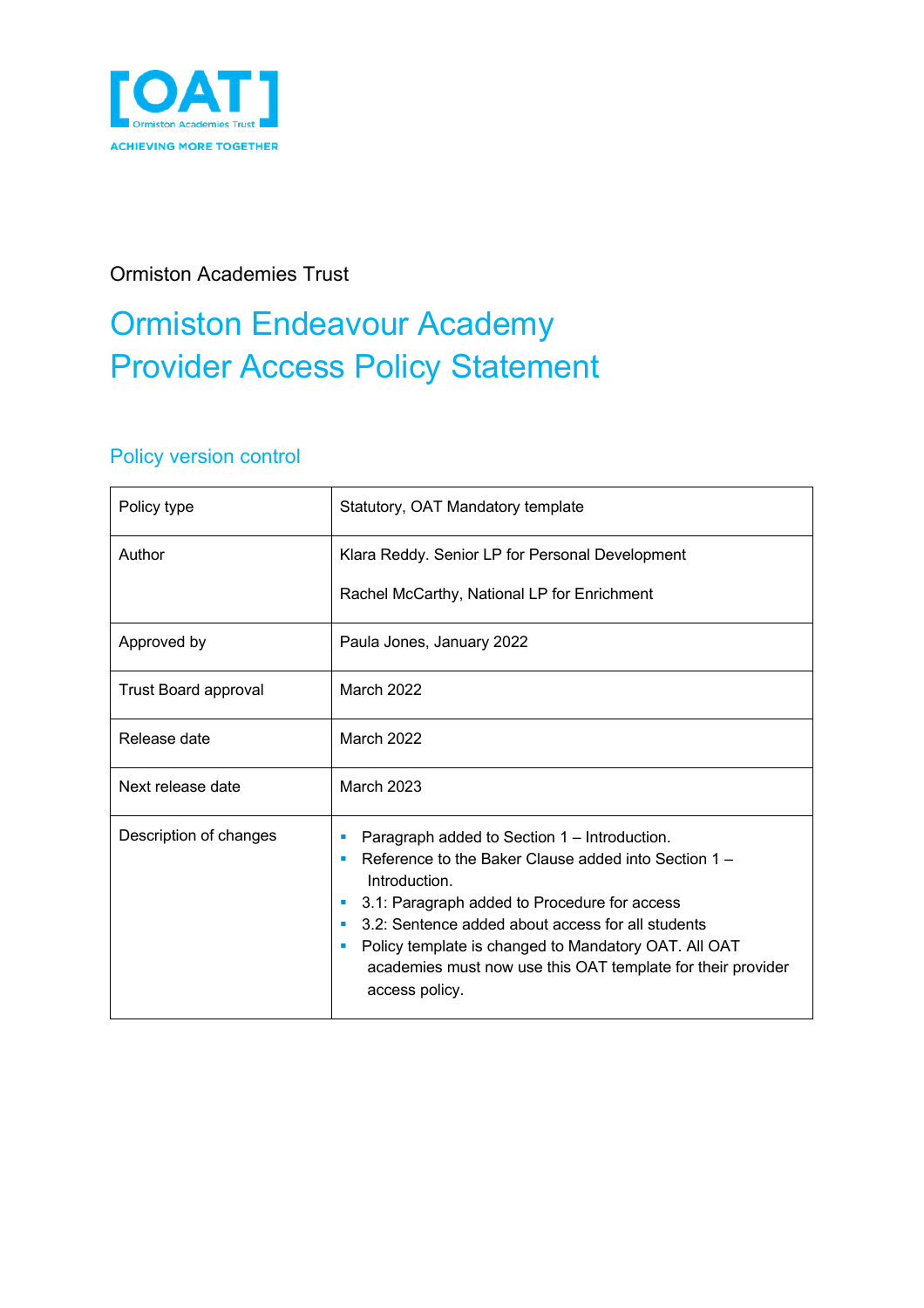

## **Contents**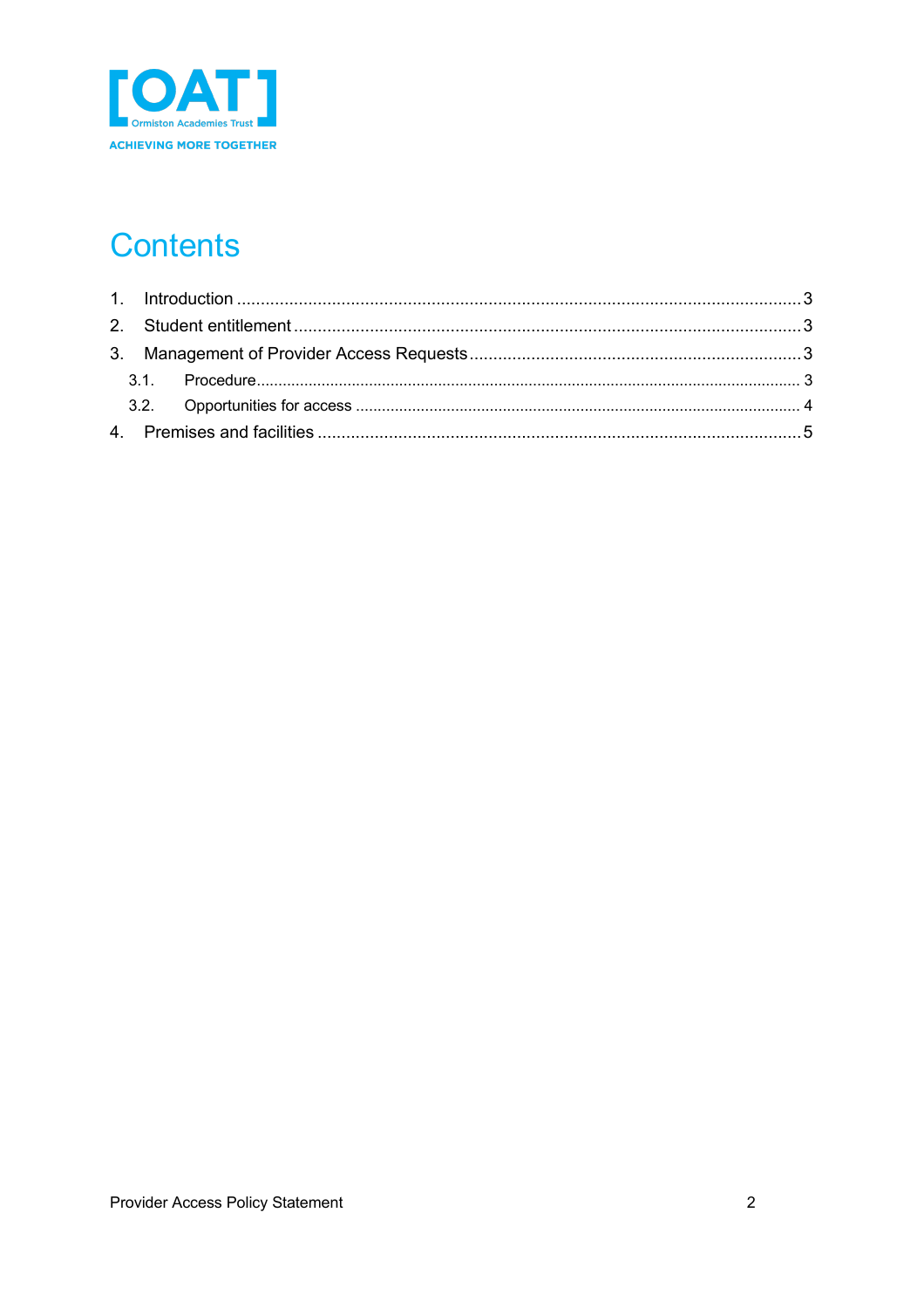

## 1. Introduction

- 1.1. Ormiston Endeavour Academy is committed to supporting our students to make informed decisions about their future pathways. We act impartially, in line with our statutory duties, to ensure that we promote a full range of academic routes, technical routes and apprenticeships. We believe that it is vital to ensure that all pupils are aware of the benefits of apprenticeships, T levels and other approved technical qualifications and can consider them, alongside academic options, when making decisions about their next steps.
- 1.2. This policy statement sets out the school's arrangements for managing the access of providers to pupils at the school for the purposes of giving them information about the provider's education or training offer. This complies with the school's legal obligations under Section 42B of the Education Act 1997, as well as the legal duty known as the 'Baker Clause', 2018.

## 2. Student entitlement

2.1. Students in years 8-11 are entitled:

- To find out about technical education qualifications and apprenticeships opportunities, as part of a careers programme which provides information on the full range of education and training options available at each transition point.
- § To hear from a range of local providers about the opportunities they offer, including technical education and apprenticeships – through options evenings, assemblies and group discussions and taster events.
- To understand how to make applications for the full range of academic and technical courses.

## 3. Management of Provider Access Requests

#### 3.1. Procedure

- 3.1.1. A provider wishing to request access should contact V. Fosker (Careers Lead)
- Telephone: 01472 464565 Email: v.fosker@oeacademy.co.uk
- 3.1.2. The academy will then work with providers to identify the most effective opportunity for them to share information about education and training opportunities. The Careers Leader will prepare for each provider visit by notifying students and their parents to consult the provider website for background information, including details of the courses and qualifications that the provider offers and their Ofsted grade.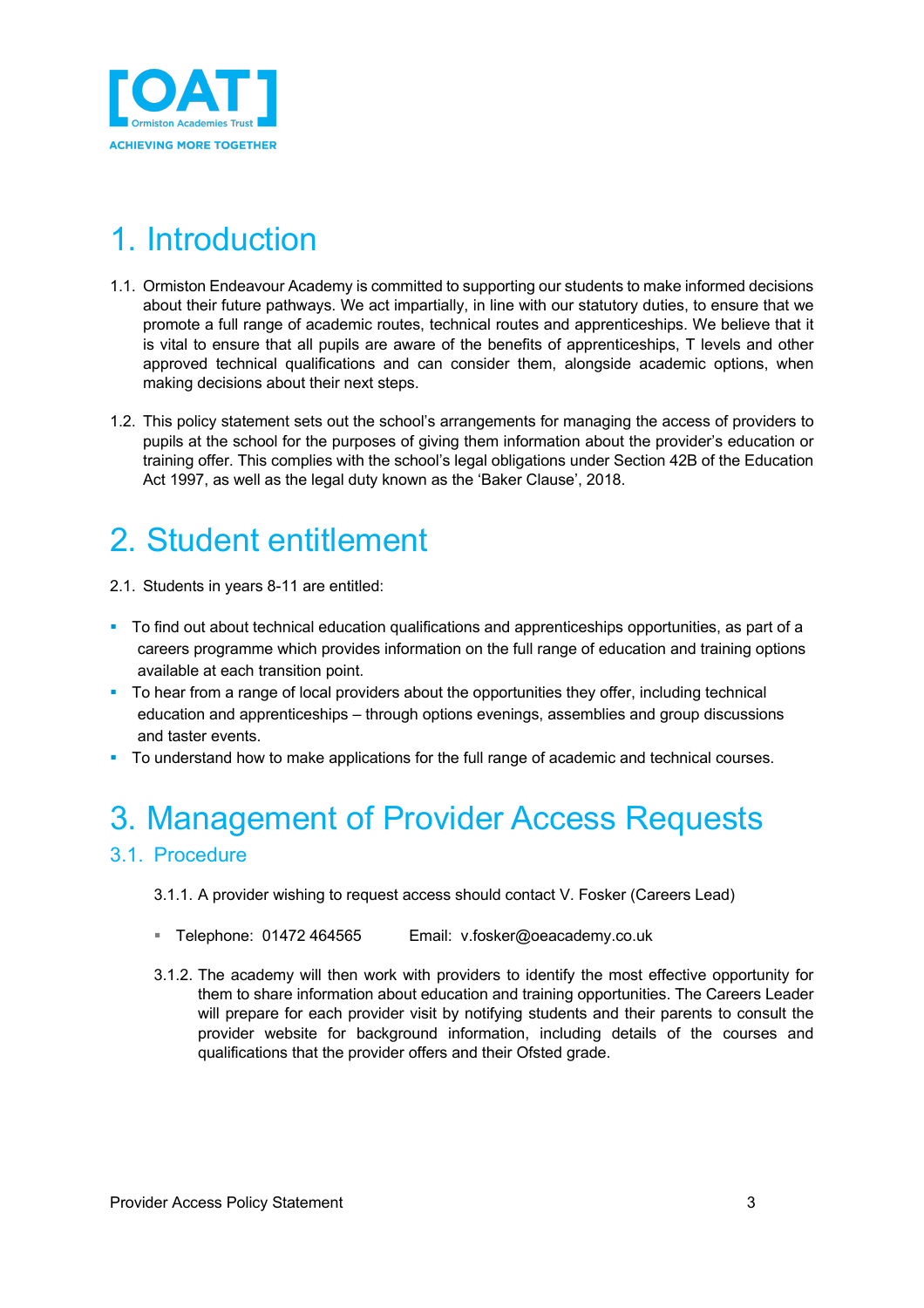

#### 3.2. Opportunities for access

3.2.1. A number of events, integrated into the school careers programme, will offer providers an opportunity to come into school to speak to pupils and/or their parents. The academy will

|                   | <b>Autumn Term</b>                                                                                                                                                     | <b>Spring Term</b>                                                                                                                                                                                                               | <b>Summer Term</b>                                                                                                                                  |
|-------------------|------------------------------------------------------------------------------------------------------------------------------------------------------------------------|----------------------------------------------------------------------------------------------------------------------------------------------------------------------------------------------------------------------------------|-----------------------------------------------------------------------------------------------------------------------------------------------------|
| Year 7            |                                                                                                                                                                        | Assembly and tutor group<br>opportunities PSHE<br>Programme: The Real Game<br>- Explore dreams through<br>identifying lifestyle items they<br>wish to have and leisure<br>activities they wish to pursue<br>in their adult life. | Assembly and tutor group<br>opportunities                                                                                                           |
| Year <sub>8</sub> |                                                                                                                                                                        | Assembly and tutor group<br>opportunities Curriculum<br>evening                                                                                                                                                                  | Assembly and tutor group<br>opportunities Finance unit<br>in                                                                                        |
| Year 9            | Careers evening                                                                                                                                                        |                                                                                                                                                                                                                                  | Assembly and tutor group<br>opportunities Enterprise -<br>managing finances,<br>promoting and selling a<br>product. Work Experience<br>introduction |
| Year 10           | <b>Careers Evening</b><br>Assembly and tutor<br>group opportunities                                                                                                    | Assembly and tutor group<br>opportunities Work<br>Experience preparation; CV<br>writing and letter of<br>application, career<br>exploration.                                                                                     | Assembly and tutor group<br>opportunities Work<br>Experience. Students to<br>complete work experience<br>log.                                       |
| Year 11           | <b>Careers Evening</b><br>Assembly and tutor<br>group opportunities<br>Careers Day/ Mock<br>interview Target Setting,<br>career exploration, CV's<br>and Cover letters | Assembly and tutor group<br>opportunities                                                                                                                                                                                        |                                                                                                                                                     |